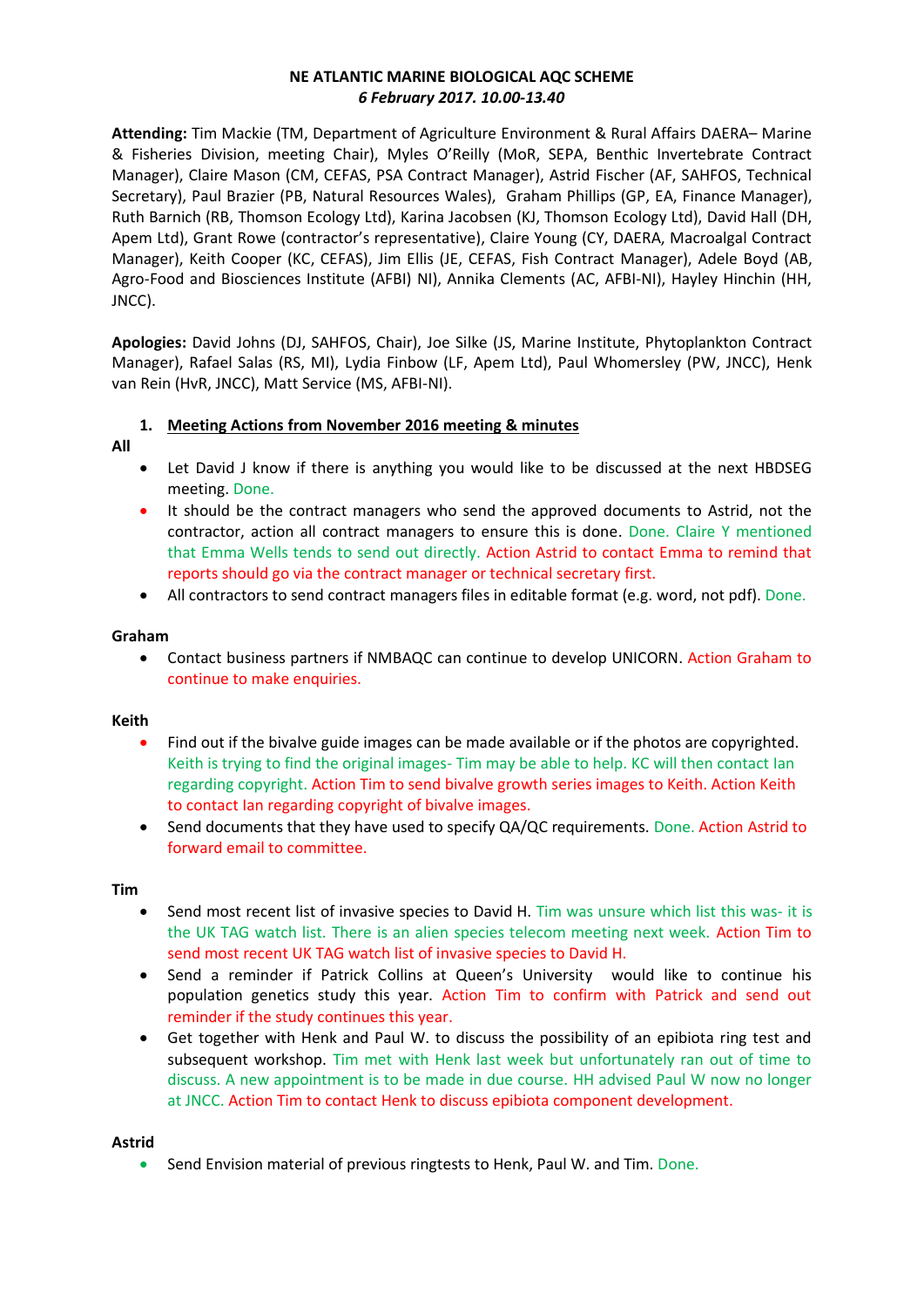- Draft a sentence to state that all NMBAQC tests are training exercises and there is no financial gain, and as long as we undertake safeguards, it shouldn't matter that the contract manager takes part in the exercise. "NMBAQC ring test are all classed as training exercises, and there is no financial gain from these exercises. Also, contract managers are part of competent monitoring agencies and are not commercially active. It is therefore considered to be appropriate for the Contract managers to participate in these exercises. However, Contract managers who participate in the training exercises are not allowed to be involved in the selection of tenders, where there is a potential of financial gain."
- Draft a paragraph on level of QA and CMAs insisting on best practise. "The NMBAQC committee recommends that CMAs include in QA requirements for tenders (for analysis of benthic invertebrate samples) that 5% or at least 3 samples per project (whichever is higher) are externally audited. In addition the collation of a project specific reference collection is also recommended. Extra Own Samples could be audited via the NMBAQC scheme contractor, via a sibling contractor in a framework contract, or any other contractor recognised as competent by the CMA."
- Create a list of species to send out to participants, together with Myles/Tim/Graham. I've got a list of the Top100 species, but I have now included on the agenda – should we also include the most problematic taxa before we send out for discussion?

## **Paul W. / Henk**

• Get together with Tim to discuss the possibility of an epibiota ring test and subsequent workshop. See Tim's actions.

## **David J**

- Send the email correspondence about seabird and cetacean monitoring methods to Henk. Done.
- Get back to Mark about setting up a best practice and standards for seabird and cetacean monitoring methods. Done.

## **Myles**

• Respond to contractors' queries, first circulate around committee, and then directly to contractor with a cc to Grant. Myles has responded to the queries, but without involvement of the committee. Action Myles to send the responses to Astrid for archive purposes. Post meeting note- done.

## **2. Minutes of the last meeting**

Minutes of November 2016 meeting were approved.

# **3. Epibiota update**

We have had an email from Ian Sotheran from ENVISION: "I was wondering if there had been any developments in the Epibiota Video component of the NMBAQC scheme. The new guidance which came out last year has made inroads into standardising analysis and hopefully the data which is produced from footage. I know from previous projects and workshops there was often a desire from contractors and agencies for more training or guidance on video analysis and I was wondering if there are any opportunities for this. From recent work, we have undertaken for CEFAS and JNCC for the UK MPAs, we feel the guidance has helped with our analysis but also feel there are elements where a wider understanding of how others approach analysis and also ideas on QA procedures maybe worth a workshop/training day.

If you and other members of the NMBAQC committee feel this is a sensible idea, could it be an agenda item at the next committee meeting? Maybe we could present some ideas for discussion? I also have some additional thoughts on a wider project to develop a readily accessible reference collection for video and stills analysis.

We have been building up an internal collection and I know CEFAS and JNCC have included this as part of recent contracts along with the deep-sea image catalogue developed by Kerry Howell at Plymouth and I was wondering if NMBAQC would have any thoughts on how to develop this and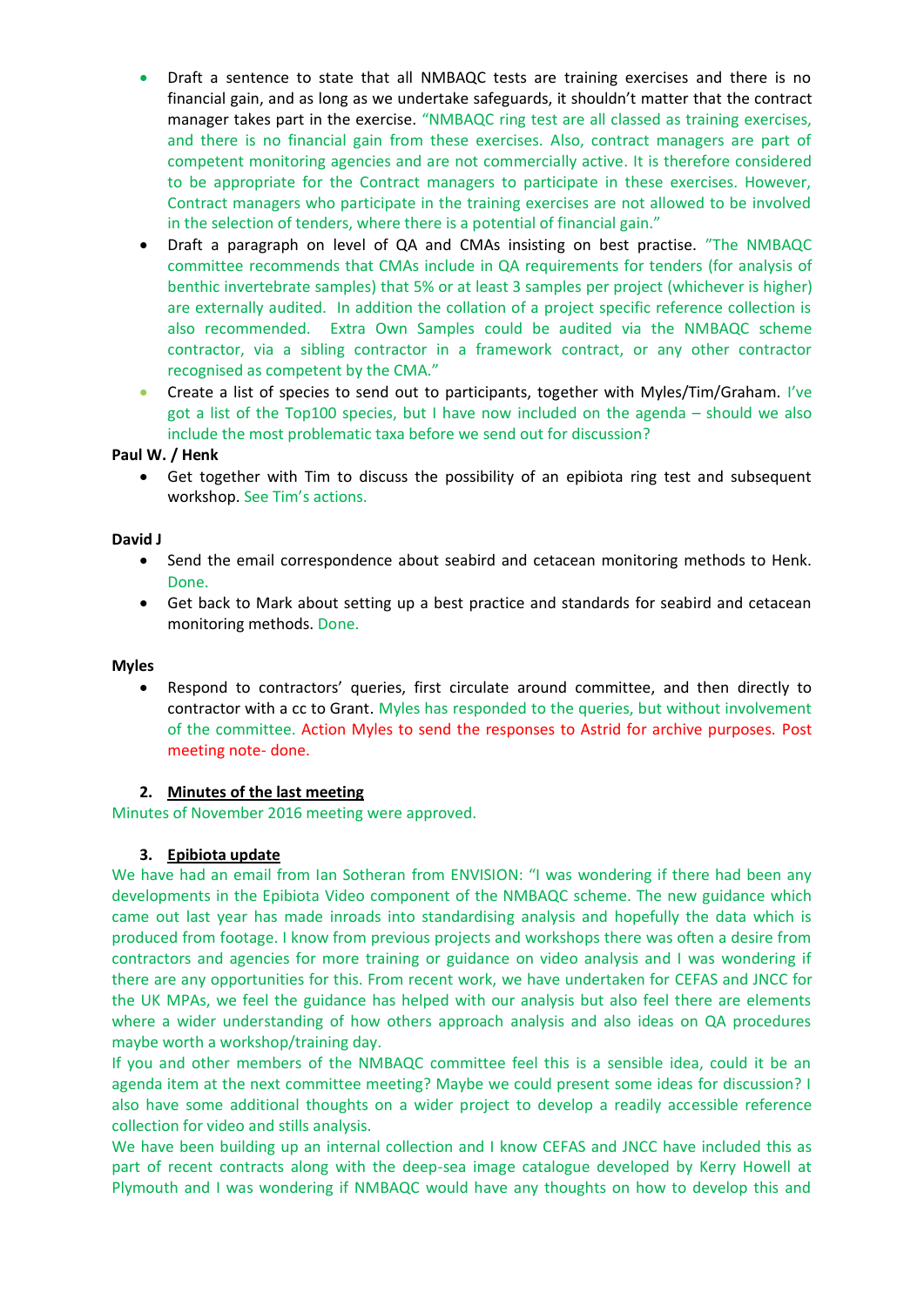possible funding streams available as I suspect it would be cross sector consortium project. Again, I would be happy to provide something for wider discussion if it was thought to be a sensible way forward."

Tim mentioned that Envision has run the ring test before, but the costs involved were only covered with a grant and were too high to make the component viable. We have therefore been considering an in-house test. From the previous exercises it was clear that the majority of laboratories were quite inexperienced at the time and wanted training. Always willing to seek funding and review proposals.

Annika spoke to Ian in London. He was really keen, having done lots of archiving/cataloguing in the past, although he will have his business interest at heart. It is an area NMBAQC is keen to develop, and an archive of ring tests would be good to have. Tim has quite a few videos but is missing the supporting materials and identifications. We could use an archive of broad geographical input with supporting materials and identifications. Annika may be able to provide some nephrops survey materials.

Hayley has recently been to ICES meeting and problematic video footage (ie poor quality) was discussed. Action Hayley to send around link to report when this comes out. Action all to look out for grants to develop this further. (If we focus on epibiota imaging to ensure fish stocks in Wales, this may be an opportunity: [http://www.waterloofoundation.org.uk/EnvironmentMarine.html\)](http://www.waterloofoundation.org.uk/EnvironmentMarine.html) Action Henk, Tim, Annika and Hayley to liaise to take this further.

## **4. Phytoplankton update**

The IPI exercise for 2016 has been completed. Going forwards, the International Phytoplankton Intercomparison are going to upgrade the Proficiency Testing (PT) scheme this year to measure biovolume. It is going to be introduced in 2017 with a view to see how it works and whether it is useful or not for participants. Also, we have been talking for years about accreditation of the PT scheme under 17043 and the Marine Institute are applying this year to their national accreditation board. The 2017 exercise will be announced in March. Action David to remind Rafael to send his update in time for meeting.

## **5. Priorities from HBDSEG**

Tim was tele-present at the recent HBDSEG meeting, and it was mentioned they would prefer a bullet point update from NMBAQC. The work carried out by the NMBAQC committee was praised and especially how we have embraced new components. HBDSEG are continuing to work on further indicators (e.g. cetaceans, marine birds) and hope that NMBAQC will continue to create awareness.

## **6. Contractor's update APEM**

## **6.1 PSA Update**

**1. Subscriptions**

## **2016-17, Year 23**

| abCode | <b>PS60</b> |
|--------|-------------|
|        |             |

| LabCode  | PS60/61 | PS62/63 | PS-OS07/08/09 |
|----------|---------|---------|---------------|
| PSA_2301 |         |         |               |
| PSA_2302 |         |         |               |
| PSA_2303 |         |         |               |
| PSA_2304 |         |         |               |
| PSA_2305 |         |         |               |
| PSA_2306 |         |         | 1             |
| PSA_2307 |         |         |               |
| PSA_2308 |         | 1       |               |
| PSA_2309 |         |         |               |
| PSA_2310 |         |         |               |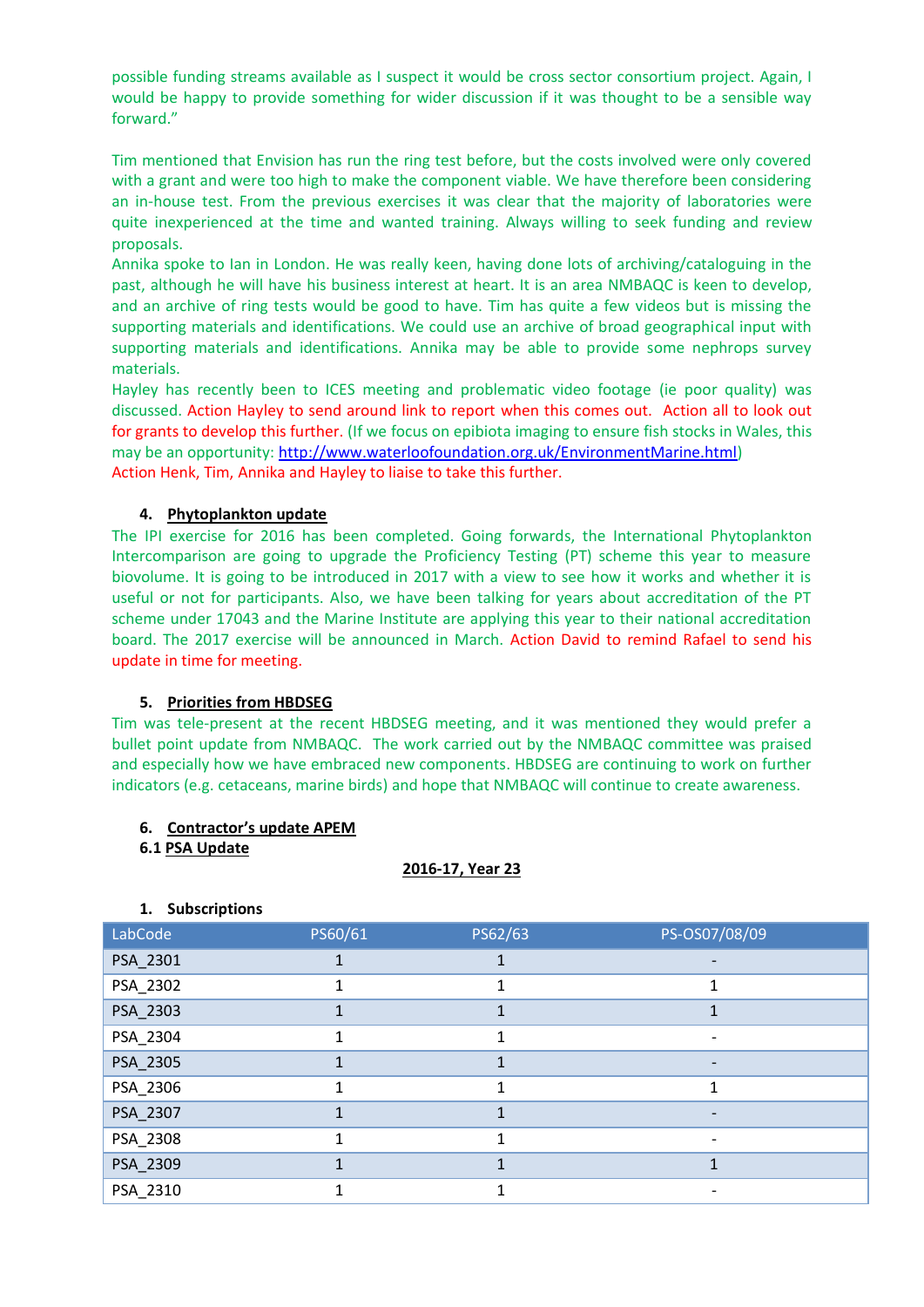| PSA_2311 |                              |                              |              |
|----------|------------------------------|------------------------------|--------------|
| PSA_2312 |                              | 1                            | $\mathbf{1}$ |
| PSA_2313 |                              |                              |              |
| PSA_2314 |                              | -                            |              |
| PSA_2315 | $\qquad \qquad \blacksquare$ | $\qquad \qquad \blacksquare$ |              |
| PSA_2316 |                              | $\overline{\phantom{a}}$     | 1            |
| PSA_2317 | $\overline{\phantom{0}}$     | $\overline{\phantom{a}}$     |              |
| PSA_2318 |                              |                              |              |
| PSA_2319 |                              |                              |              |
| PSA_2320 |                              |                              | 1            |
|          | 14                           | 14                           | 14           |

# **2. 2016-2017, Year 23 Operations**

All PS exercises were distributed in line with the 2016-2017 timetable (available below). The deadline for PS-OS submission was extended to increase returns. Returns and results are summarised in the table below.

| Exercise    | <b>Status</b>                                                                                                                                                                                                          | Returns / Comments                                                                                                                                                      |
|-------------|------------------------------------------------------------------------------------------------------------------------------------------------------------------------------------------------------------------------|-------------------------------------------------------------------------------------------------------------------------------------------------------------------------|
| <b>PS60</b> | Samples distributed 25/05/16<br>Sample deadline passed (29/07/16)<br>Interim report issued (15/08/16)<br>Exercise complete                                                                                             | Mud/Sand Test<br>14 out of 14 returns received                                                                                                                          |
| <b>PS61</b> | Samples distributed 25/05/16<br>Sample deadline passed (29/07/16)<br>Interim report issued (15/08/16)<br>Exercise complete                                                                                             | Sand/ Gravel Test<br>14 out of 14 returns received                                                                                                                      |
| <b>PS62</b> | Samples distributed 12/10/16<br>Sample deadline passed (16/12/16)<br>Interim report issued (13/01/17)<br>Exercise complete                                                                                             | <b>Diamicton Test</b><br>14 out of 14 returns received                                                                                                                  |
| <b>PS63</b> | Samples distributed 12/10/16<br>Sample deadline passed (16/12/16)<br>Interim report issued (13/01/17)<br>Exercise complete                                                                                             | <b>Gravel Test</b><br>14 out of 14 returns received                                                                                                                     |
| PS-OS07-09  | Samples requested 25/05/16<br>Data submission deadline passed (08/06/16)<br>Sample submission deadline passed (27/07/16)<br>Deadlines extended to end Oct 16<br>Report deadline (24/02/2017)<br><b>Exercise active</b> | 10 out of 14 lists of samples<br>10 out of 14 datasets received<br>30 out of 42 samples selected<br>30 out of 42 samples received<br>6 samples to be externally audited |

# **a. Issues arising**

One laboratory has requested another replicate for PS62 to assess the variance in their data for this exercise.

# **b. Workshop**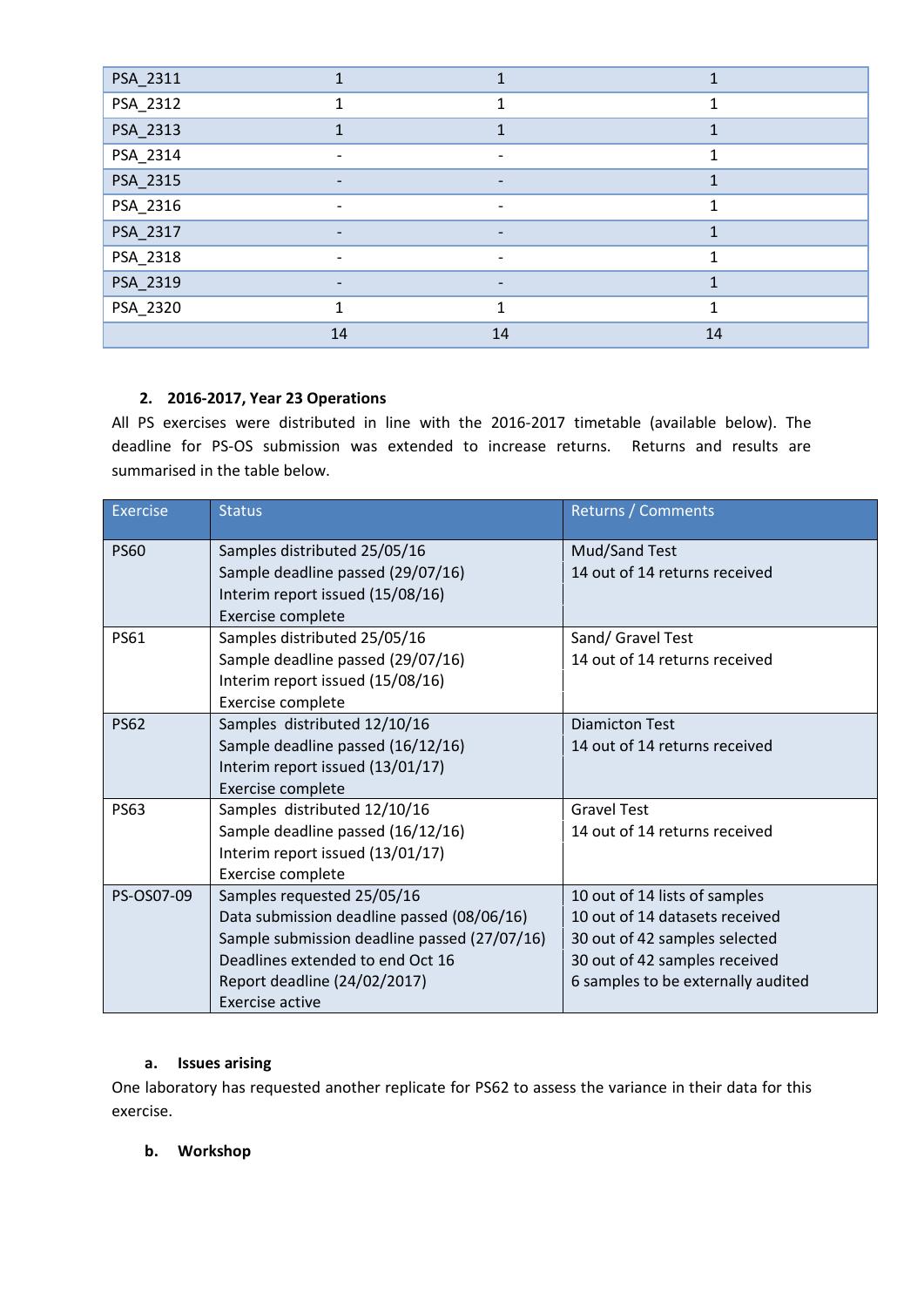A workshop is to be planned for October 2017. It is suggested that a questionnaire is circulated as soon as possible to gather feedback on the scheme's modules (e.g. fit for purpose, value for money, etc.) and gather topics for the workshop. An expression of interest form for the workshop will be produced with a tentative programme following analysis of the PSA questionnaire returns.

| <b>Module / Exercise</b> | Event                                         | <b>Date</b>    |
|--------------------------|-----------------------------------------------|----------------|
| PS60 & PS61              | Samples distributed                           | 25/05/16       |
|                          | Results deadline                              | 29/07/16       |
|                          | Interim reports                               | 12/08/16       |
|                          | Final report                                  | 28/10/16       |
|                          |                                               |                |
| PS62 & PS63              | Samples distributed                           | 12/10/16       |
|                          | Results deadline                              | 16/12/16       |
|                          | Interim reports                               | 13/01/17       |
|                          | Final report                                  | 13/03/17       |
|                          |                                               |                |
| PS-OS07-09               | Request for sample data distributed           | 25/05/16       |
|                          | Data submission deadline for sample selection | 08/06/16       |
|                          | Selected samples submission deadline          | 27/07/16       |
|                          | Interim reports                               | 24/02/17       |
|                          | Final report                                  | 31/03/17       |
|                          |                                               |                |
| Workshop - TBC           | <b>TBC</b>                                    | $TBC - Oct 17$ |

## **Particle Size Component 2016-2017 Timetable (Scheme Year 23)**

Claire Mason, David Hall and Ken Pye met up on 11<sup>th</sup> January, and a few more issues have come out. There was good participation this year, and one laboratory has requested another duplicate sample, there may be something wrong with their system, so if the issue is not resolved, a benchmark duplicate will be supplied.

One thing that was noticed is that some laboratories only use the NMBAQC methodology for the ring test, but not for their own samples. It was noted that the majority of the laboratories do not collect a big enough sample to ensure sufficient material remained for representative QA analysis.

There is a potential for a workshop in October to discuss appropriate sample size and the best way to retain samples for subsequent QA. We will send out a questionnaire beforehand. The questionnaire will consist of two parts: The first part will be feedback on the PS and PS-OS exercises, including anything that should be added to these exercises. The second part will be an expression of interest for the workshop, potential subjects for discussion and the location for the workshop. Action David H to send questionnaire to Astrid for circulation among participants.

The committee queried if the laboratories are stating that they are using NMBAQC methodology? David H replied that they did, however, from the data he receives; it looks like they are not. The PSA methodology has been recently updated to say that you don't need to do 9 laser runs (ie 3 replicates x 3 runs) per sample, but this may now be misinterpreted. Some text in the document needs to be clarified; it is clear in the summary table but not in the document itself. It should also be clear in tenders that they will be assessed for using the methodology correctly and that they need to give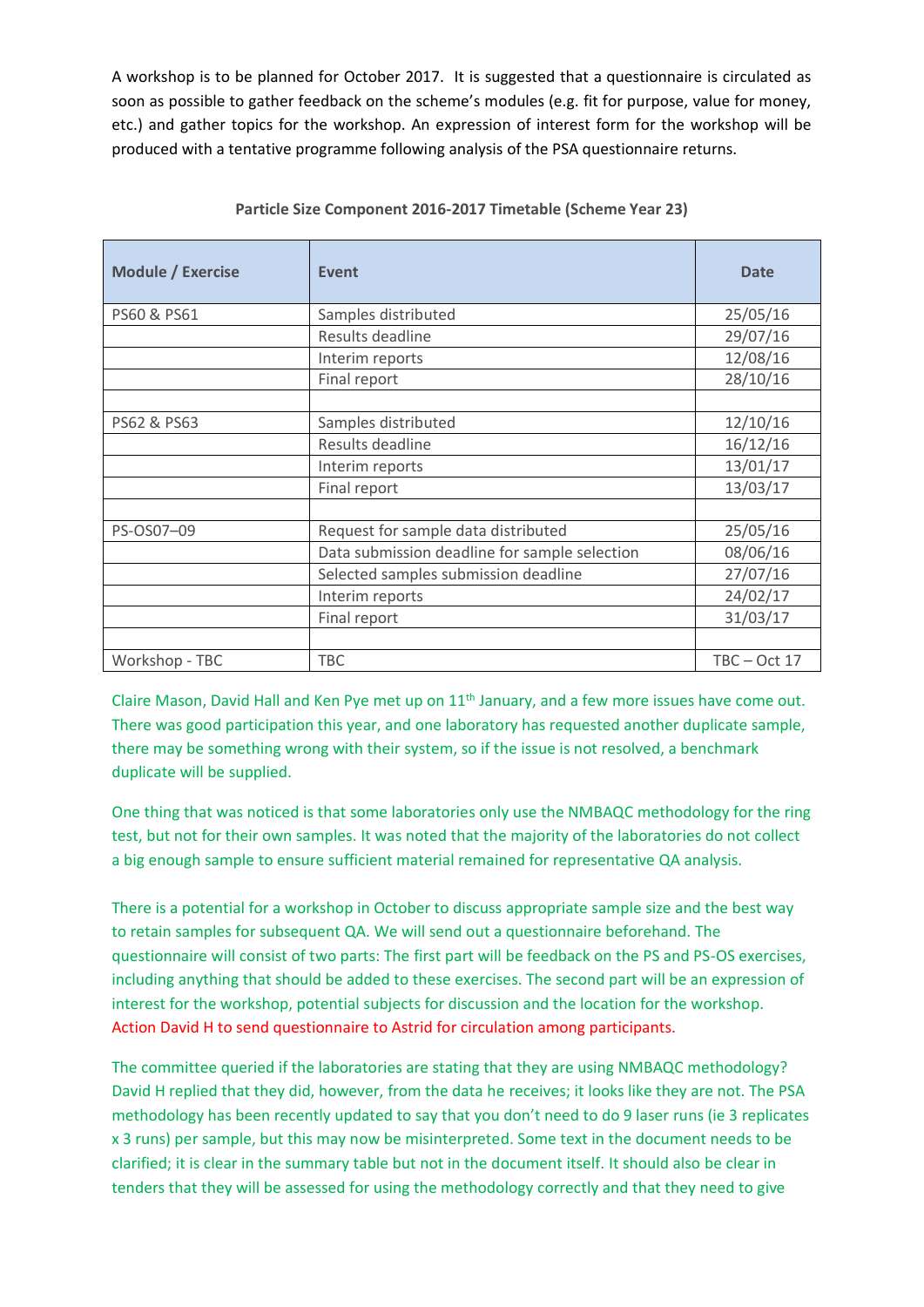evidence. The procedure will be tweaked and revised after the forthcoming workshop. There will also be demonstrations of new manufacturers of PSA machinery at the workshop.

Myles asked if the forms for the PSA component could be made more 'foolproof'. Action Myles to send feedback about unclear bits of the forms to Claire M.

## **6.2 Benthic Invertebrates update**

## **2016-17, Year 23**

# **1. Subscriptions**

| <b>LabCode</b> | RT51/52                  | <b>LR21</b>              | OS62/63/64               |
|----------------|--------------------------|--------------------------|--------------------------|
| <b>BI_2301</b> | $\mathbf{1}$             |                          |                          |
| <b>BI_2302</b> | $\mathbf 1$              | $\mathbf 1$              | $\mathbf{1}$             |
| <b>BI_2303</b> | $\mathbf 1$              | $\blacksquare$           |                          |
| <b>BI_2304</b> | $\mathbf 1$              | $\mathbf{1}$             | $\mathbf{1}$             |
| <b>BI_2305</b> | $\mathbf 1$              |                          |                          |
| <b>BI_2306</b> | $\mathbf{1}$             |                          | $\qquad \qquad -$        |
| <b>BI_2307</b> | $\mathbf 1$              |                          | $\mathbf{1}$             |
| <b>BI_2308</b> | $\mathbf 1$              | $\overline{\phantom{0}}$ | $\overline{\phantom{a}}$ |
| <b>BI_2309</b> | $\mathbf 1$              | $\mathbf 1$              | $\mathbf 1$              |
| <b>BI_2310</b> | $\mathbf 1$              | $\overline{\phantom{0}}$ | $\overline{\phantom{a}}$ |
| BI_2311        | $\mathbf{1}$             | $\overline{a}$           | $\mathbf{1}$             |
| BI_2312        | $\mathbf 1$              | $\mathbf 1$              | $\mathbf{1}$             |
| <b>BI_2313</b> | $\mathbf{1}$             | $\mathbf{1}$             | $\mathbf 1$              |
| <b>BI_2314</b> | $\mathbf 1$              | $\mathbf 1$              | $\qquad \qquad -$        |
| <b>BI_2315</b> | $\mathbf 1$              | $1\,$                    | $\mathbf 1$              |
| <b>BI_2316</b> | $\mathbf{1}$             | $\overline{\phantom{0}}$ | $\mathbf{1}$             |
| BI_2317        | $\mathbf 1$              |                          | $\mathbf 1$              |
| <b>BI_2318</b> | $\mathbf 1$              | $\overline{\phantom{0}}$ |                          |
| <b>BI_2319</b> | $\mathbf 1$              | $\mathbf{1}$             |                          |
| <b>BI_2320</b> | $\mathbf 1$              | $\mathbf 1$              | $\mathbf{1}$             |
| <b>BI_2321</b> | $\mathbf{1}$             |                          | $\mathbf{1}$             |
| <b>BI_2322</b> | $\mathbf{1}$             | $\overline{\phantom{a}}$ | $\mathbf{1}$             |
| <b>BI_2323</b> | $\mathbf{1}$             | $\mathbf 1$              | $\mathbf{1}$             |
| <b>BI_2324</b> | 1 (RT52)                 |                          | $\qquad \qquad -$        |
| <b>BI_2328</b> |                          |                          | $\mathbf 1$              |
| <b>BI_2329</b> | -                        | $\qquad \qquad -$        | $\mathbf 1$              |
| <b>BI_2330</b> | -                        |                          | $\mathbf 1$              |
| BI_2331        | $\overline{\phantom{0}}$ | $\overline{\phantom{0}}$ | $\mathbf 1$              |
| <b>BI_2332</b> |                          |                          | $\mathbf{1}$             |
| <b>BI_2333</b> | -                        | $\qquad \qquad -$        | $\mathbf{1}$             |
| <b>BI_2334</b> | -                        |                          | $\mathbf{1}$             |
| <b>BI_2335</b> |                          |                          | $\mathbf{1}$             |
| <b>BI_2336</b> |                          |                          | $\mathbf{1}$             |
| <b>BI_2337</b> | $\overline{\phantom{0}}$ | $\overline{\phantom{0}}$ | $\mathbf 1$              |
| <b>BI_2338</b> | $\overline{\phantom{a}}$ | $\overline{\phantom{a}}$ | $\mathbf{1}$             |
| <b>BI_2339</b> | $\overline{\phantom{0}}$ |                          | $\mathbf{1}$             |
| <b>BI_2340</b> |                          |                          | $\mathbf{1}$             |
| <b>BI_2341</b> | $\overline{\phantom{0}}$ |                          | $\mathbf{1}$             |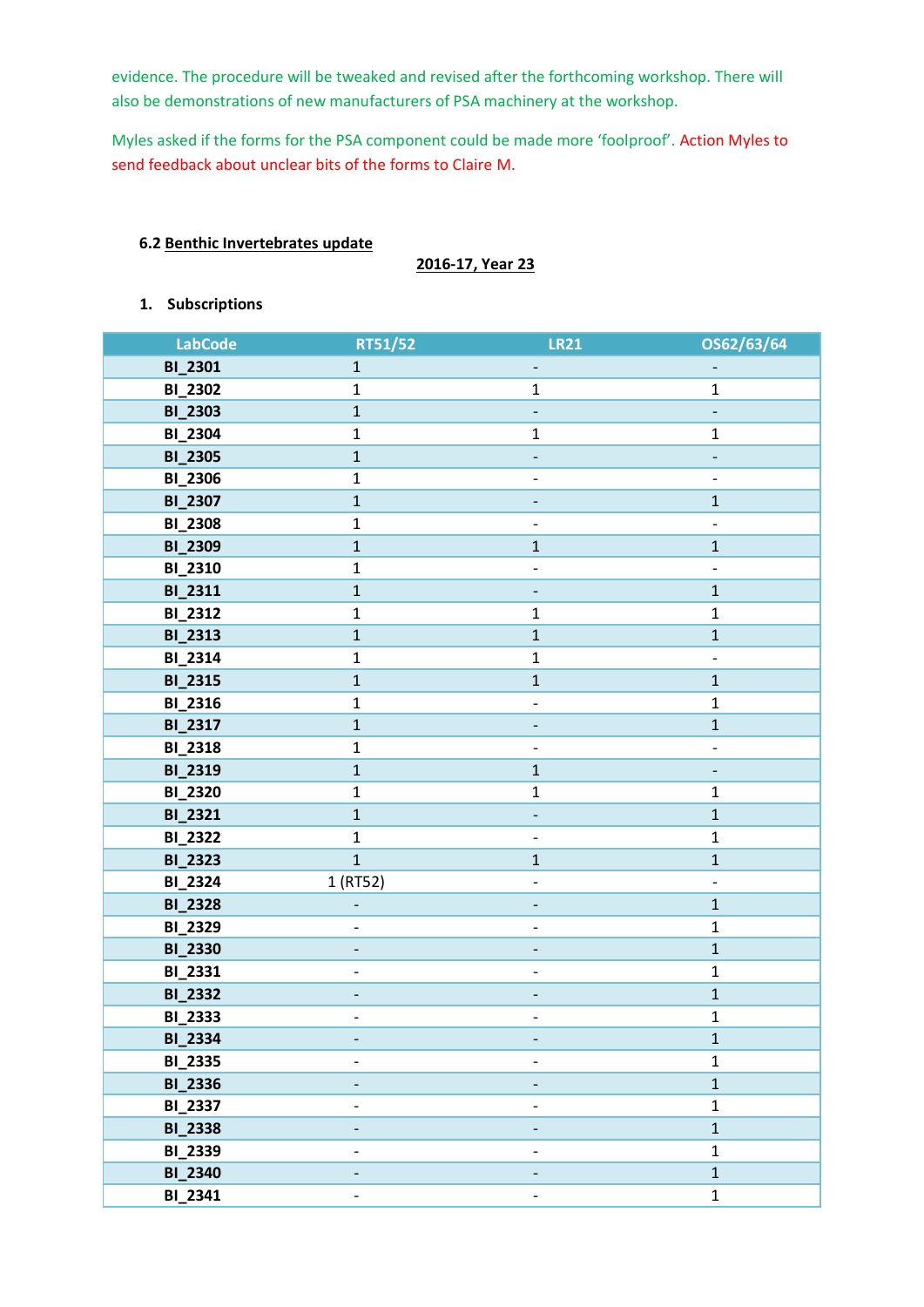| <b>BI_2342</b> | $\overline{\phantom{0}}$ |                          |    |
|----------------|--------------------------|--------------------------|----|
| <b>BI_2343</b> | $\overline{\phantom{0}}$ | $\overline{\phantom{0}}$ |    |
| <b>BI_2344</b> | $\overline{\phantom{0}}$ | $\overline{\phantom{0}}$ |    |
| <b>BI_2345</b> | $\overline{\phantom{0}}$ | $\overline{\phantom{0}}$ |    |
| <b>BI_2346</b> | $\overline{\phantom{a}}$ | $\overline{\phantom{0}}$ |    |
|                | 24                       |                          | 33 |

# **2. 2016-2017, Year 23 Operations**

| <b>Exercise</b> | <b>Status</b>                                                                                                                                                                                                                                                                                         | <b>Returns / Comments</b>                                                                                                                                                                                                                                                                                  |
|-----------------|-------------------------------------------------------------------------------------------------------------------------------------------------------------------------------------------------------------------------------------------------------------------------------------------------------|------------------------------------------------------------------------------------------------------------------------------------------------------------------------------------------------------------------------------------------------------------------------------------------------------------|
| <b>RT51</b>     | Specimens distributed 15/06/15;<br>Submission deadline passed 29/07/15;<br>Interim reports issued 12/08/16;<br>Ring Test Bulletin issued 31/10/16;<br>Exercise complete.                                                                                                                              | <b>General Ring Test;</b><br>out of 23 returns received; two<br>laboratories also supplied an extra set<br>of analyst results; 3 labs did not<br>participate; 1 lab was given an<br>extension until 8/8/16.                                                                                                |
| <b>RT52</b>     | Specimens distributed 12/10/16;<br>Submission deadline passed<br>$16/12/16$ ;<br>Interim reports issued 13/01/17;<br>Ring test Bulletin deadline 13/03/17;<br>Exercise in progress.                                                                                                                   | Targeted Ring Test (Bivalves);<br>21 out of 24 returns received; 3<br>labs did not participate; 3 labs<br>were given an extension; 1<br>new participant added for this<br>exercise; growth series images<br>to be included in RTB where<br>possible.                                                       |
| <b>LR21</b>     | Request for specimens distributed<br>15/06/16;<br>Submission deadline passed 29/07/16;<br>Analysis / reporting deadline<br>03/03/16;<br>Exercise in progress.                                                                                                                                         | General;<br>6 out of 10 returns received; 1 lab<br>will not participate this year;<br>2 reported, to date.                                                                                                                                                                                                 |
| OS62-64         | Samples requested 15/06/16;<br>Data submission deadline passed<br>$01/07/16$ ;<br>Sample submission deadline passed<br>12/08/16;<br>Extension until 31/10/16 for 14<br>laboratories has passed;<br>Interim report final deadline 03/03/17;<br>Final report deadline 31/3/17;<br>Exercise in progress. | 28 out of 33 lists of samples<br>received including two labs not<br>participating this year;<br>28 out of 31 datasets received;<br>84 out of 93 samples received,<br>including 7 samples for<br>external audit;<br>24 samples analysed (+23 at<br>reporting stage);<br>8 out of 31 sets reported, to date. |

# **3. Outstanding issues**

Remedial actions are continuing to be tracked from 2013/14 (Year 20) and are summarised at the end of this report.

The own samples from the CMAs are all in, but timings will be tight for reporting by the end of the financial year.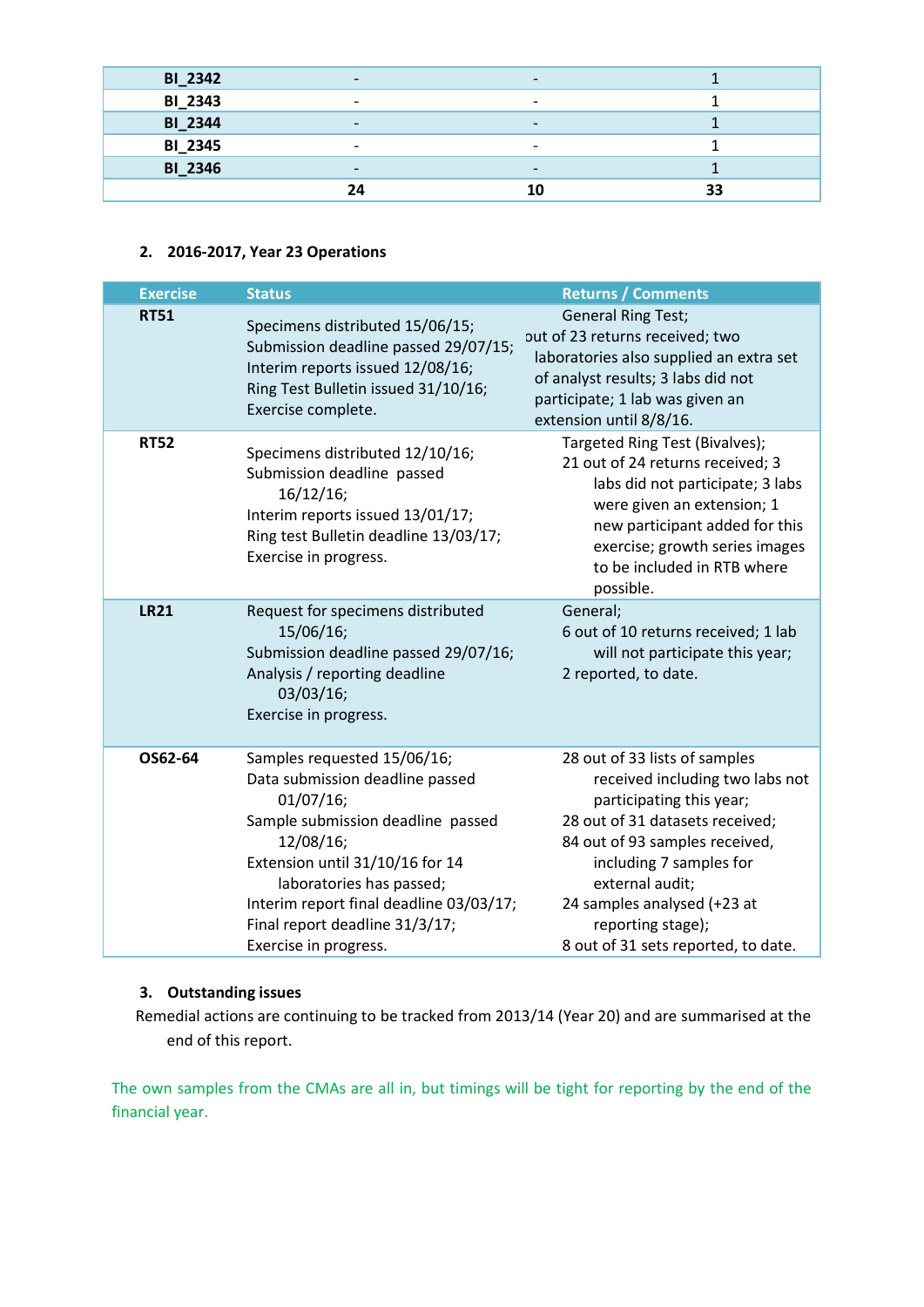# **Remedial Action**

## **Year 20 (2013/2014)**

|                |               |              | OS53                                                                          |              | <b>OS54</b>                                                                   |                          | <b>OS55</b>                                                                   |
|----------------|---------------|--------------|-------------------------------------------------------------------------------|--------------|-------------------------------------------------------------------------------|--------------------------|-------------------------------------------------------------------------------|
| Labcode        | OS reported   | <b>Score</b> | <b>RA</b>                                                                     | <b>Score</b> | <b>RA</b>                                                                     | <b>Score</b>             | <b>RA</b>                                                                     |
| <b>BI_2001</b> | 26 March 2015 |              |                                                                               | $\sim$       |                                                                               | 88.889                   | <b>RA</b> outstanding                                                         |
| <b>BI_2016</b> | 18 March 2015 | 88.213       | RA completed 8/4/15                                                           | 85.482       | <b>RA</b> outstanding                                                         | $\blacksquare$           |                                                                               |
| BI_2017        | 27 March 2015 |              |                                                                               | ٠            |                                                                               | 70.588                   | RA outstanding                                                                |
| <b>BI_2019</b> | 25 March 2015 |              |                                                                               | 78.431       | <b>RA</b> outstanding                                                         | 78.161                   | <b>RA outstanding</b>                                                         |
| <b>BI_2033</b> | 27 March 2015 | 43.478       | <b>RA</b> outstanding                                                         | 63.768       | <b>RA</b> outstanding                                                         | 69.333                   | <b>RA</b> outstanding                                                         |
| <b>BI_2047</b> | 30 March 2015 |              |                                                                               | 40.000       | RA completed 2/7/15                                                           | 77.362                   | RA completed 2/7/15 -<br>evaluated Aug 2016<br>- Fail, further RA<br>required |
| <b>BI_2048</b> | 30 March 2015 | 70.424       | RA completed 2/7/15 -<br>evaluated Aug 2016<br>- Fail, further RA<br>required | 89.384       | RA completed 2/7/15 -<br>evaluated Aug 2016<br>- Fail, further RA<br>required | 86.607                   | RA completed 2/7/15 -<br>evaluated Aug 2016<br>- Fail, further RA<br>required |
| <b>BI_2056</b> | 30 March 2015 | 63.758       | <b>RA outstanding</b>                                                         | 71.795       | <b>RA</b> outstanding                                                         | 88.446                   | <b>RA outstanding</b>                                                         |
| <b>BI_2058</b> | 25 March 2015 | ٠            |                                                                               | 66.667       | <b>RA</b> outstanding                                                         | $\overline{\phantom{a}}$ |                                                                               |
| <b>BI_2059</b> | 30 March 2015 | 84.058       | <b>RA</b> outstanding                                                         | ٠            |                                                                               | 85.714                   | <b>RA</b> outstanding                                                         |
| BI_2071        | 19 May 2015   | 15.942       | <b>RA</b> outstanding                                                         | 40.945       | <b>RA</b> outstanding                                                         | 49.505                   | <b>RA outstanding</b>                                                         |

**\*NB – Outstanding remedial action includes 4 CMA labs that sub-contract analysis**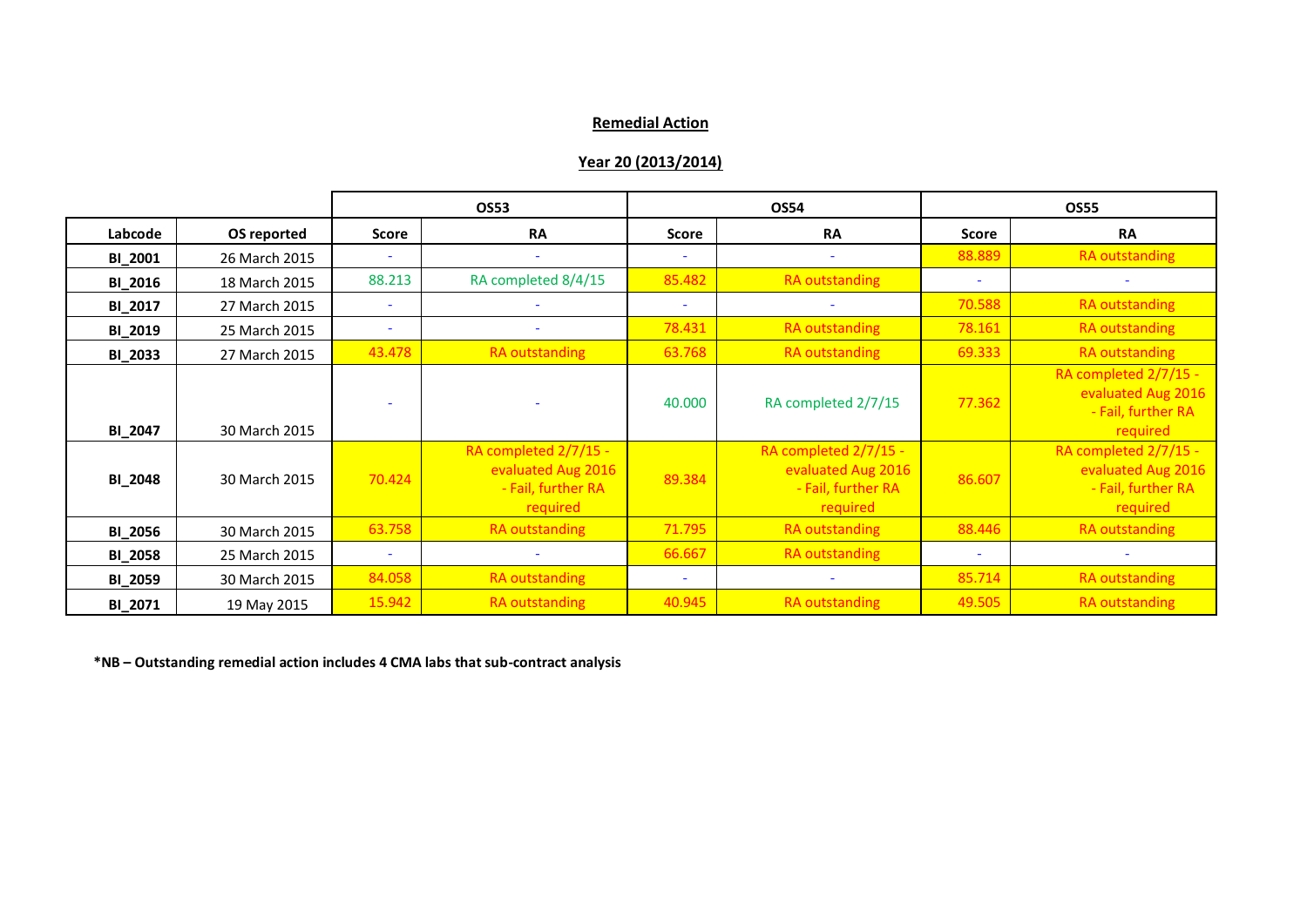|                |                      | <b>OS56</b>              |                                                                                            | <b>OS57</b>              |                                                                                  | <b>OS58</b>              |                                                                                  |
|----------------|----------------------|--------------------------|--------------------------------------------------------------------------------------------|--------------------------|----------------------------------------------------------------------------------|--------------------------|----------------------------------------------------------------------------------|
| Lab<br>cod     |                      |                          |                                                                                            |                          |                                                                                  |                          |                                                                                  |
| e              | OS reported          | <b>Score</b>             | <b>RA</b>                                                                                  | <b>Score</b>             | <b>RA</b>                                                                        | <b>Score</b>             | <b>RA</b>                                                                        |
| <b>BI_2106</b> | 14 May 2015          | 72.607                   | RA outstanding                                                                             | 52.174                   | RA outstanding                                                                   | $\overline{\phantom{a}}$ | $\overline{\phantom{a}}$                                                         |
| <b>BI_2118</b> | 26 May 2015          | $\overline{\phantom{a}}$ | ٠                                                                                          | 55.039                   | RA outstanding                                                                   | $\sim$                   | ٠                                                                                |
| <b>BI_2121</b> | 26 May 2015          | $\overline{\phantom{a}}$ | ۰                                                                                          | 78.987                   | <b>RA</b> outstanding                                                            | 89.431                   | <b>RA</b> outstanding                                                            |
| <b>BI_2126</b> | 24 April 2015        | 89.320                   | <b>RA outstanding</b>                                                                      | 82.784                   | <b>RA</b> outstanding                                                            | 78.008                   | RA outstanding                                                                   |
| <b>BI_2127</b> | 15 May 2015          | 68.803                   | <b>RA</b> completed<br>24/08/15<br>(without APEM<br>agreement) - TO<br><b>BE EVALUATED</b> | 63.106                   | RA completed 24/08/15<br>(without APEM<br>agreement) - TO BE<br><b>EVALUATED</b> | 55.738                   | RA completed 24/08/15<br>(without APEM<br>agreement) - TO BE<br><b>EVALUATED</b> |
| <b>BI_2128</b> | 19 May 2015          | 85.584 (from<br>76.43)   | <b>Specimens reviewed</b><br>May 2016; RA<br>outstanding                                   | 87.879                   | <b>RA outstanding</b>                                                            | 76.471                   | <b>Specimens reviewed</b><br>May 2016; RA<br>outstanding                         |
| <b>BI_2131</b> | 24 September<br>2015 |                          |                                                                                            |                          |                                                                                  | 75.000                   | RA outstanding                                                                   |
| <b>BI_2132</b> | 26 May 2015          |                          | ٠                                                                                          | $\overline{\phantom{a}}$ | $\overline{\phantom{a}}$                                                         | <b>FAIL</b>              | RA outstanding                                                                   |
| <b>BI_2133</b> | 29 September<br>2015 | 83.426                   | <b>RA outstanding</b>                                                                      | $\overline{\phantom{a}}$ |                                                                                  | ٠                        |                                                                                  |

# **Year 2014/2015 (Year 21)**

**\*NB – Outstanding remedial action includes 5 CMA labs that sub-contract analysis (or CMA samples submitted under a contractor's subscription)**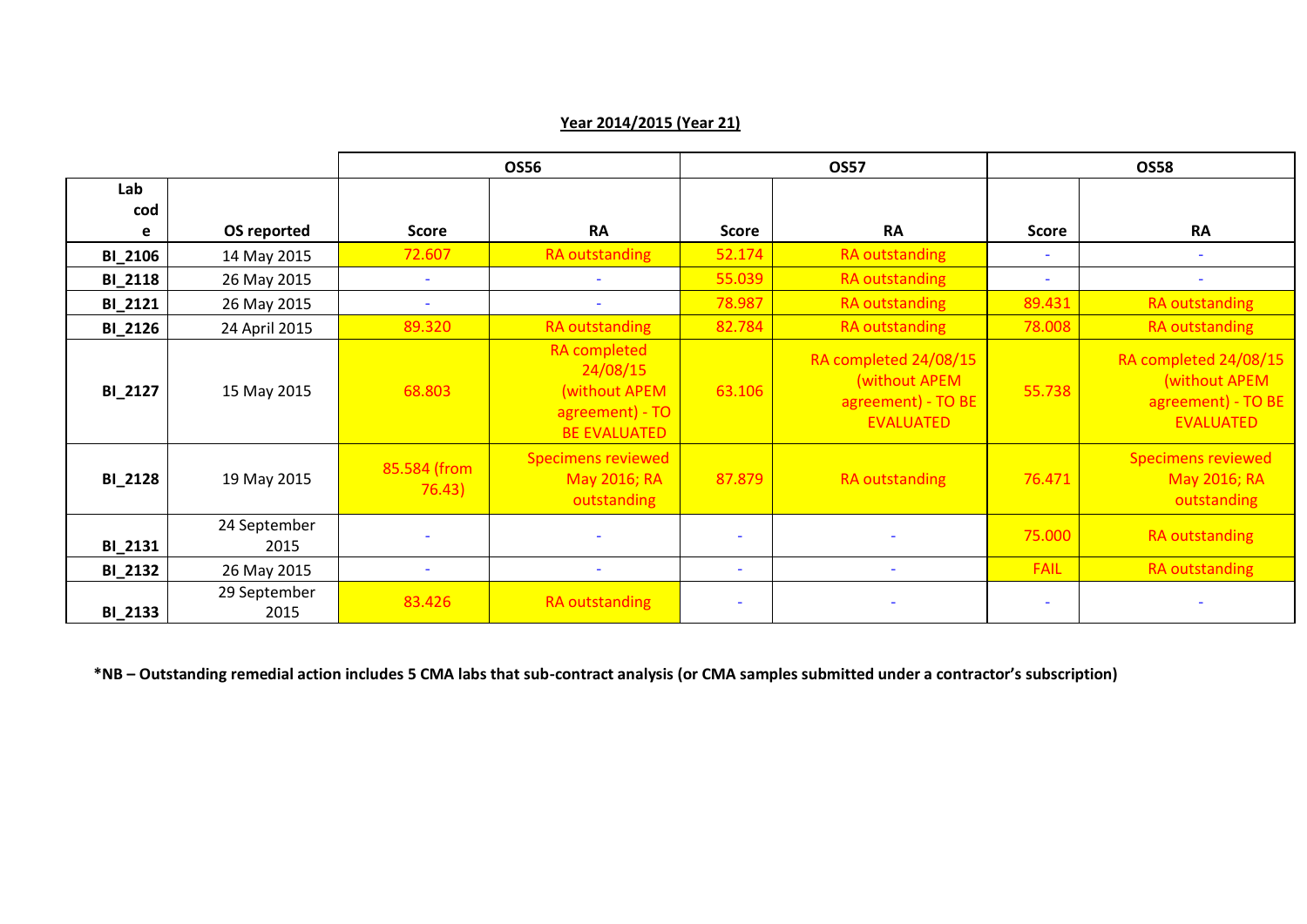|               |                 |                          | <b>OS59</b>    | <b>OS60</b>              |                | OS61                     |                |
|---------------|-----------------|--------------------------|----------------|--------------------------|----------------|--------------------------|----------------|
| Lab           |                 |                          |                |                          |                |                          |                |
| CO            |                 |                          |                |                          |                |                          |                |
| de            | OS reported     | <b>Score</b>             | <b>RA</b>      | Score                    | <b>RA</b>      | Score                    | <b>RA</b>      |
| <b>BI_220</b> | 18 December     | 6.48                     |                | 0.300                    |                | $\overline{0}$           |                |
|               | 2015            |                          | RA outstanding |                          | RA outstanding |                          | RA outstanding |
| <b>BI_220</b> |                 | 86.58                    |                |                          |                |                          |                |
|               | 23 March 2016   | 8                        | RA outstanding | $\overline{\phantom{a}}$ |                | $\overline{\phantom{0}}$ |                |
| <b>BI_221</b> |                 |                          |                | 85.62                    |                | 85.10                    |                |
|               | 05 January 2016 | $\overline{\phantom{a}}$ |                |                          | RA outstanding |                          | RA outstanding |
| <b>BI_223</b> |                 | 72.16                    |                | 85.62                    |                | 89.97                    |                |
| 9             | 06 January 2016 |                          | RA outstanding |                          | RA outstanding |                          | RA outstanding |

# **Year 2015/2016 (Year 22)**

**\*NB – Outstanding remedial action includes 2 CMA labs that sub-contract analysis (or CMA samples submitted under a contractor's subscription)**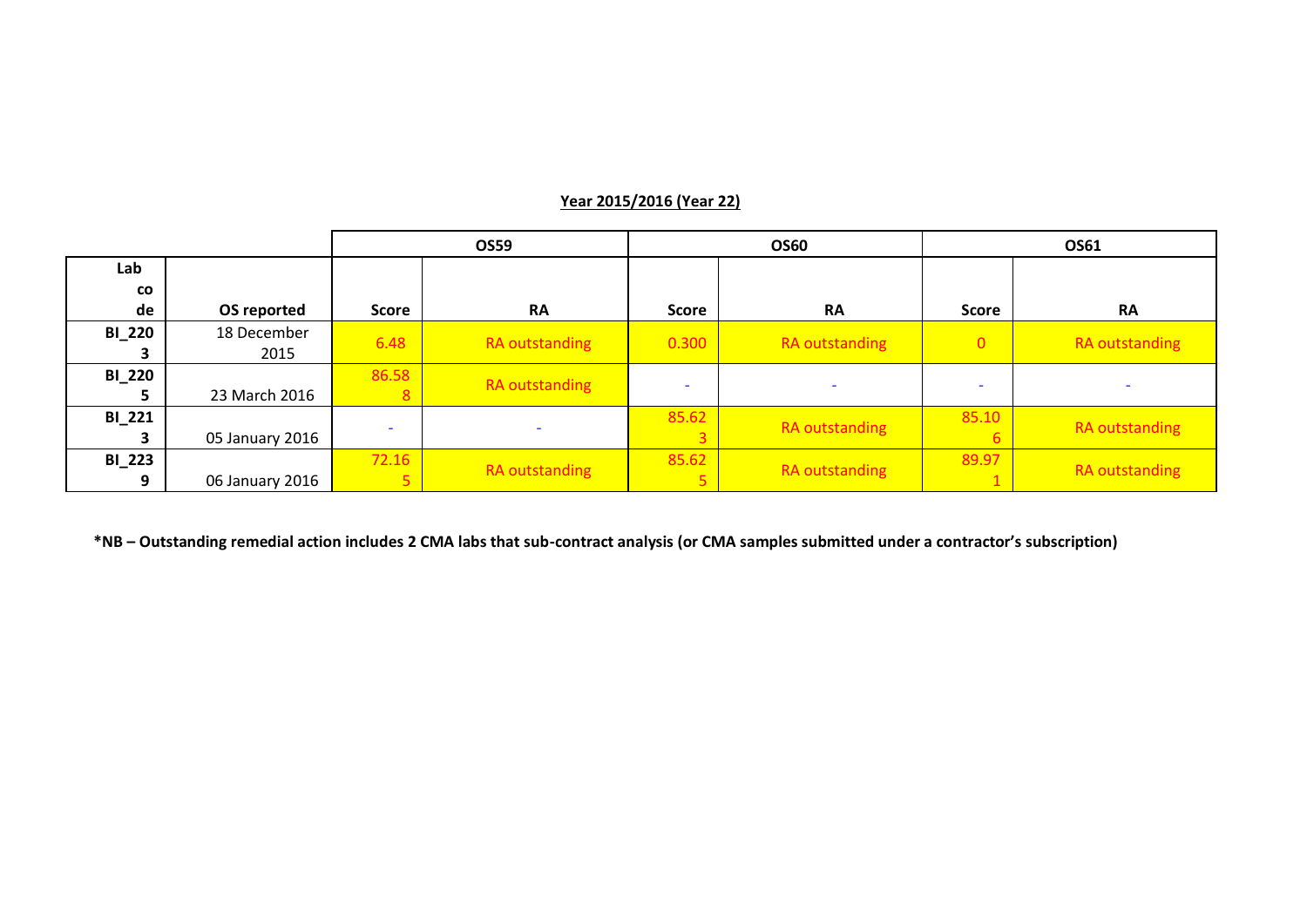| <b>Module / Exercise</b> | Event                                                                                                                        | <b>Date</b>                             |
|--------------------------|------------------------------------------------------------------------------------------------------------------------------|-----------------------------------------|
| RT51 - General           | Samples distributed                                                                                                          | 15/06/16                                |
|                          | <b>Results deadline</b>                                                                                                      | 29/07/16                                |
|                          | Interim reports                                                                                                              | 12/08/16                                |
|                          | <b>Final report</b>                                                                                                          | 28/10/16                                |
|                          |                                                                                                                              |                                         |
| RT52 - Targeted          | Samples distributed                                                                                                          | 12/10/16                                |
|                          | Results deadline                                                                                                             | 16/12/16                                |
|                          | Interim reports                                                                                                              | 13/01/17                                |
|                          | Final report                                                                                                                 | 13/03/17                                |
|                          |                                                                                                                              |                                         |
| <b>LR21</b>              | Protocol and request for specimens distributed                                                                               | 15/06/16                                |
|                          | Specimen submission deadline                                                                                                 | 29/07/16                                |
|                          | Final reports                                                                                                                | 03/03/17                                |
|                          |                                                                                                                              |                                         |
| OS62-64                  | Request for sample data distributed                                                                                          | 15/06/16                                |
|                          | Data submission deadline for sample selection                                                                                | 01/07/16                                |
|                          | Selected samples submission deadline                                                                                         | 12/08/16                                |
|                          | Interim report final deadline                                                                                                | 03/03/17                                |
|                          | Final report                                                                                                                 | 31/03/17                                |
|                          |                                                                                                                              |                                         |
| Workshop-expert          | Spionidae<br>and Paraonidae with<br>Vasily<br>Radashevsky and Joao Gil, Millport<br><b>Field</b><br>Station, Isle of Cumbrae | $11 - 15$ <sup>th</sup><br>October 2016 |

## **Invertebrate Component 2016-2017 Timetable (Scheme Year 23)**

SOPs issuing without the n/a (not applicable), but keep including n/p (not participated) & n/r (not recorded)

This issue was raised by Tim, for procurement reasons n/a can be read as 'they should not be participating in this component'. Also, because the ring test is used to support tender submissions, laboratories often use their best taxonomist to do the test to get a better result, and the work is no longer seen as a training exercise for personal development, which it was meant to be. Action David H and Tim to come up with agreement for terminology.

Top 100 taxa for taxonomic discrimination protocol (TDP)- status and should we also include problematic taxa?

There are three ways to approach developing the TDP :

- The most recorded taxa
- The most problematic taxa
- Looking at specific taxonomic groups.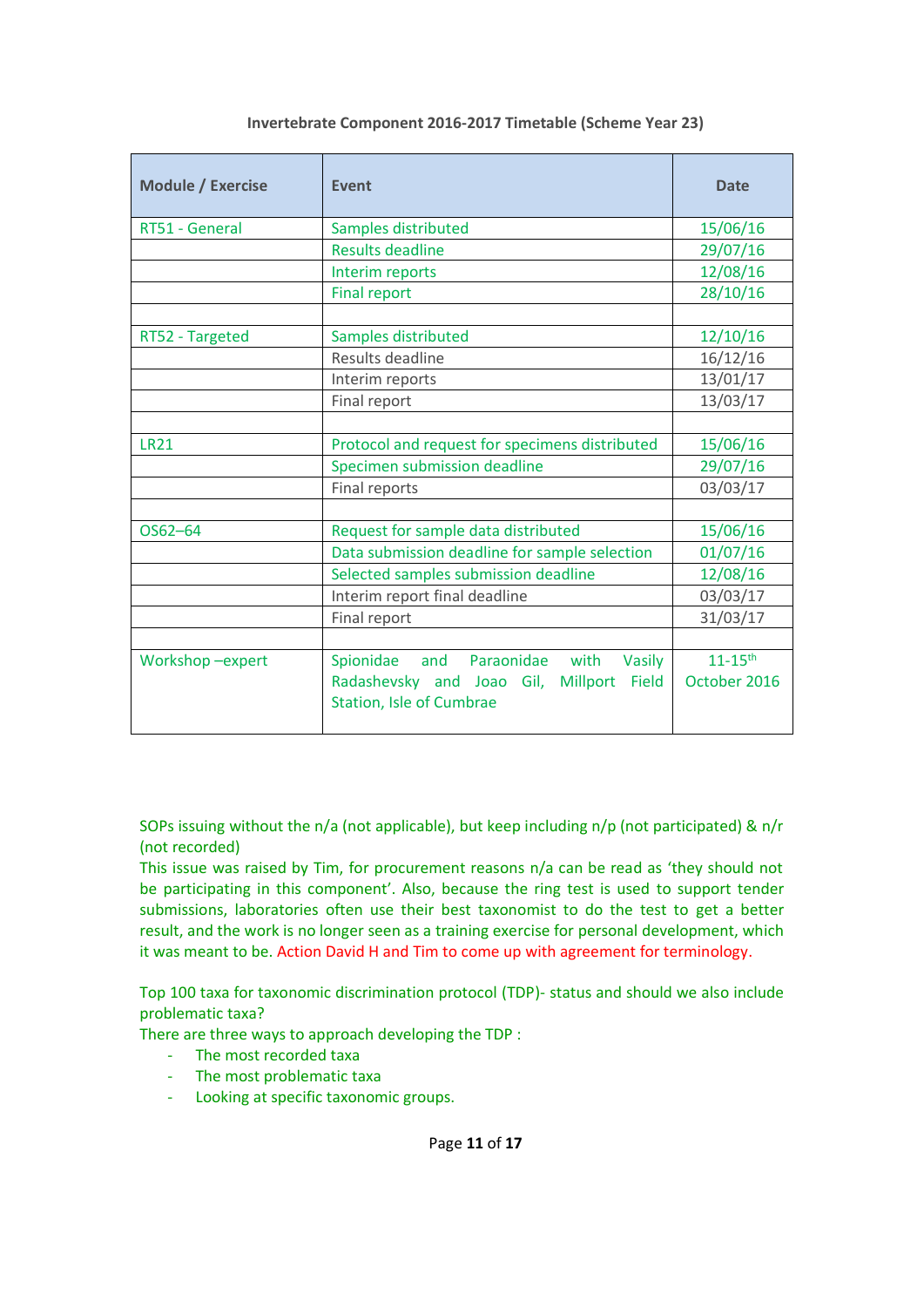So far Graham has produced a list of the top 100 taxa on the basis of the number of records submitted to UNICORN. Myles has also had various discussions with David H about what was appropriate and should be included in problematic taxa. A draft TDP on groups from the last Inverts Taxonomic Workshop is planned and specific groups will be targeted at forthcoming workshops. The problem we have is when we asked Apem Ltd to make the NMBAQC exercise protocols clearer, they referred to their APEM Identification policy and and some participants now feel that they are tested against the Apem Ltd protocol rather than the NMBAQC protocols. NMBAQC will have to issue a draft Taxonomic Discrimination Protocol (TDP) including our own NMBAQC Identication policy and make it open to discussion and feedback. This draft policy has to be ratified by NMBAQC, but it is important that we don't class ourselves as a taxonomic authority. The purpose of the TDP will be to meet the CMA requirement for consistency in details when recording so that datasets can be compared. Action Myles, Tim and David H to have a discussion and come up with a first draft.

## **7. Macroalgae**

Component is on schedule: Ring tests have arrived at the laboratories and the samples need to be returned by next Friday.

#### **8. Contractor's update Thomson Ecology 8.1 Fish update**

**Scheme Membership Details**

| <b>Laboratory Code</b> | <b>Fish Reverse Ring Test</b> | <b>Fish Ring Test</b> |
|------------------------|-------------------------------|-----------------------|
| F 2301                 | Υ                             | Υ                     |
| F_2302                 | $\overline{\phantom{0}}$      | Υ                     |
| F 2303                 | Y                             | -                     |
| F_2304                 | Υ                             | -                     |
| F 2305                 | Y                             | Υ                     |
| F_2306                 | Υ                             | Υ                     |
| F_2307                 | Υ                             |                       |
| F 2308                 | Y                             |                       |
| F_2309                 | Υ                             | Υ                     |
| $F_2310$               | Υ                             |                       |
| F 2311                 | Υ                             | -                     |
| $F_2312$               |                               |                       |
| F_2313                 | Υ                             | $\overline{a}$        |
| F_2314                 | Υ                             |                       |
| $F_2315$               | Υ                             | -                     |
| F 2316                 | Υ                             |                       |
| F_2317                 | ۰                             | -                     |
| F_2318                 |                               | Υ                     |
| F_2319                 |                               | Υ                     |
| F_2320                 | $\overline{a}$                | Υ                     |
| F_2321                 | Υ                             | Υ                     |
| F_2322                 |                               | Υ                     |
| $F_2323$               | Υ                             | Υ                     |

#### **2016 / 2017 Participation**

Page **12** of **17**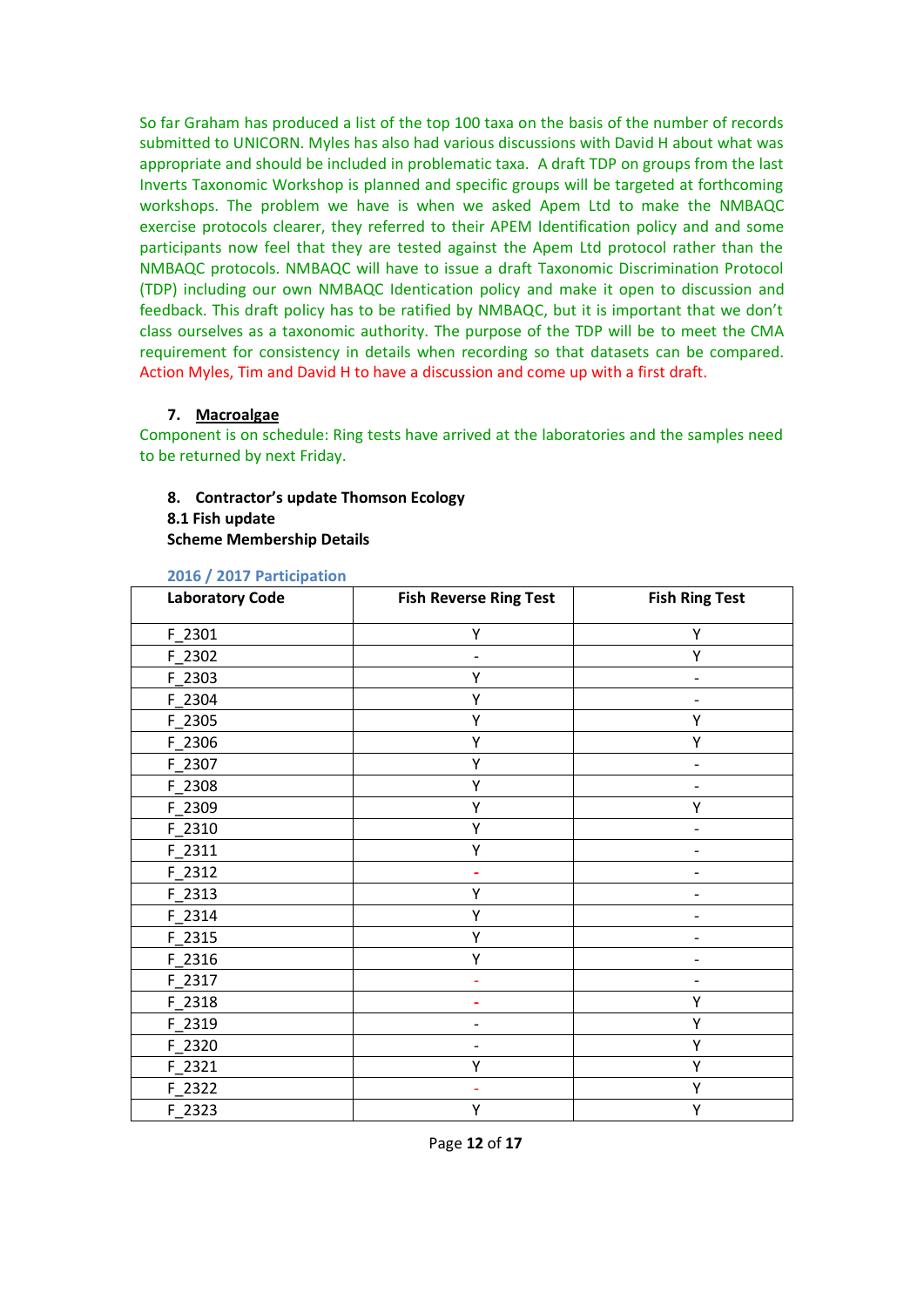| F 2324       |                          |    |
|--------------|--------------------------|----|
| F 2325       |                          |    |
| F 2326       | $\overline{\phantom{0}}$ |    |
| F 2327       |                          |    |
|              |                          |    |
| <b>Total</b> |                          | 15 |

(List correct as of 23 January 2017; four labs not participating in FRRT due to lack of fish)

## **Progress on circulations**

## **Scheme Year 2016/17 Fish component**

| <b>Exercise / Report</b> | Event / Date                                                                                                    | <b>Notes</b>                                                                                                      |
|--------------------------|-----------------------------------------------------------------------------------------------------------------|-------------------------------------------------------------------------------------------------------------------|
| F_RRT08                  | Protocol and request for<br>specimens distributed<br>05/09/16. Completed.                                       | Fifteen fish taxa to be from<br><b>NW European waters</b><br>(CSEMP where appropriate).<br>4 laboratories are not |
|                          | Fish boxes for sending RRT<br>specimens prepared and<br>distributed to participants<br>upon request. Completed. | participating-2 changed<br>their minds and 2 did not<br>submit data.                                              |
|                          | Specimen submission deadline<br>09/12/16. Completed.                                                            | Individual preliminary reports<br>are currently prepared.                                                         |
|                          | Bulletin deadline 10/03/17.<br>Pending.                                                                         |                                                                                                                   |
| <b>F RT10</b>            | Distribution of samples<br>05/12/2016. Completed.                                                               | <b>General Fish Ring Test</b><br>Assorted Fish Taxa (15 taxa).                                                    |
|                          | Results deadline<br>03/02/2017. Pending.                                                                        | 1 laboratory result is<br>outstanding- so far no<br>reply has been received.                                      |
|                          | Bulletin deadline 17/02/17.<br>Pending.                                                                         |                                                                                                                   |
| <b>Annual Report</b>     | Bulletin deadline 31/03/17.<br>Pending.                                                                         | <b>Annual Report</b><br>Detailing exercises and<br>results from RRT and RT<br>exercises.                          |

Has there been any feedback from laboratories? Karina Jacobsen has tried to follow the same protocol that Sarah Hussey had been using, which included asking for common names of species and has had some comments on this. Myles mentioned that for reports for management the common names needed to be included, and he would normally use the EA guide (Maitland & Herdson, 2014) for common names, however, there are still a few old names floating about. He suggested that when using common names (alongside the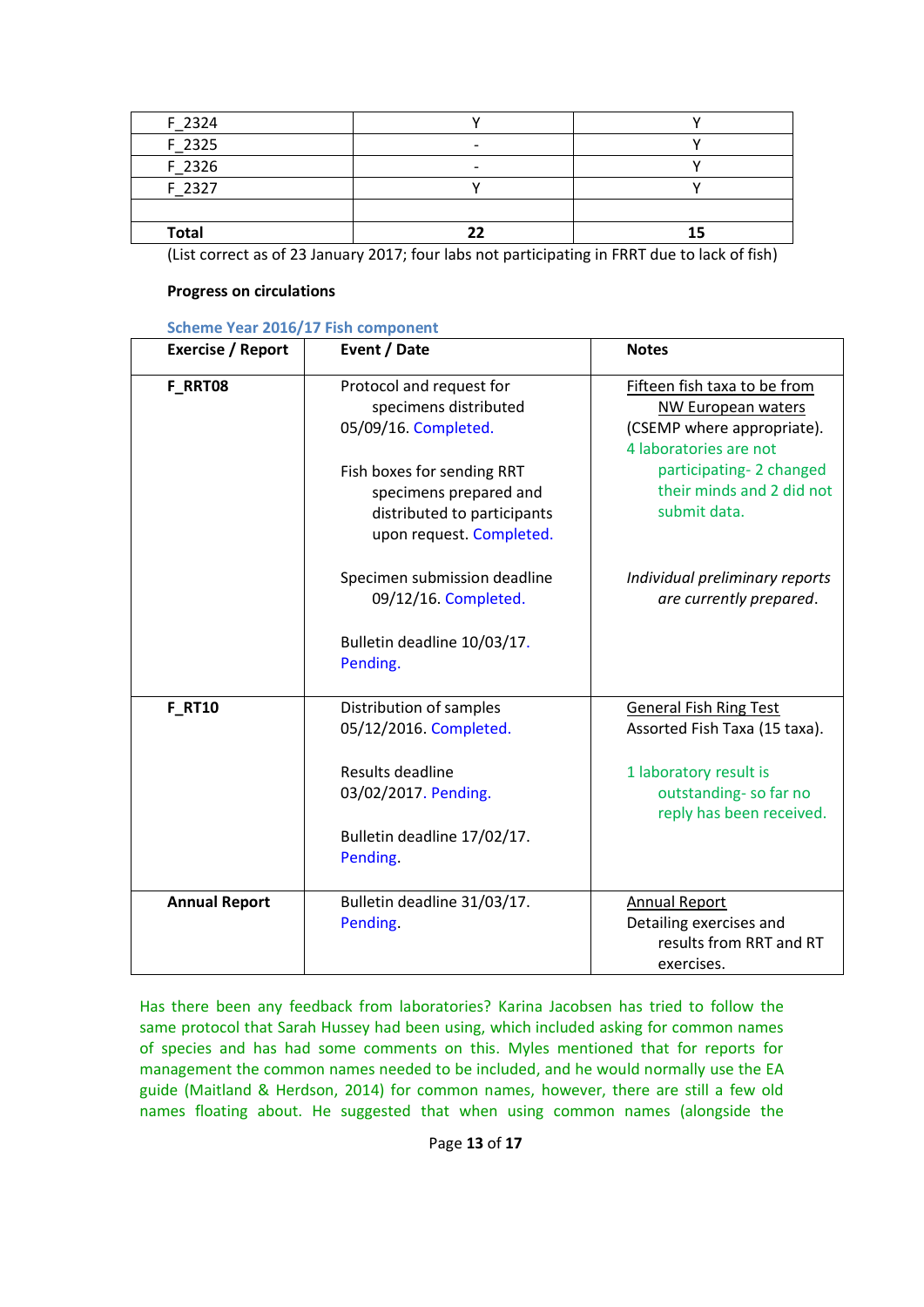scientific names) encouraging participants to use the common names in the EA guide. Thomson is not going to use mismatches in the common names for marking scores.

# **8.2 Cephalopod guide**

We have been given a visual key to the identification of cephalopods by Vlad Laptikhovsky from Cefas. There is currently no associated dichotomous key. Shelf water species around the UK are described but deep water species are not included, nor some very small noncommercial species nor the main Arctic species which sometimes enter the northern North Sea. As cephalopods are often caught in nets as by-catch, it was thought to be appropriate to discuss the guide under the Fish update.

The committee felt that they key would benefit from including information on the occurrence of the species (rare/common), an identification key, a taxonomic discrimination protocol (especially for damaged species). A tabular key at the start with information about what ID features are most important would be useful too. Fisherman should be encouraged to take photos or retain the species so that an expert can verify the identification if needed. The images and ID features in the guide were very well received, and certain groups of people will use a visual ID, but inclusion of a tabular and/or dichotomous key would be preferred.

The place of cephalopods in ring test was also discussed. David H has included them in the benthic invertebrate ringtest before, and Karina is also happy to include them in a specialised fish bycatch ringtest.

Action Jim to ask Vlad if the guide in its current form can be uploaded on the NMBAQC web site.

# **9. Zooplankton update**

Eleven laboratories have participated, 4 of which are competent monitoring agencies, 3 international laboratories and several contractors. All but one have sent in their results, and the outstanding laboratory has been given an extension until 15<sup>th</sup> February.

# Cetacean/ Marine Birds update

Update from Henk: "I spoke to Mark Lewis about his plans for European Seabird at Sea (ESAS) surveys and what they wanted from NMBAQC. They have an issue with contractors using different variants of the ESAS method that he and many others in Europe use. This renders their data difficult to work with and reduces its utility in wider analyses. He would like NMBAQC to accredit the ESAS method and use this to encourage the contractors to follow the guidelines. However, NMBAQC do not accredit methods: they recommend and endorse best practice approaches but do not provide an accreditation.

I gave Mark an overview of the approach taken by govt bodies and contractors alike in producing the NMBAQC epibiota guidelines. He said the ESAS method had undergone a similar process. One key difference between the two processes is in the nature of the contractor to client relationship. Many epibiota contractors work for govt bodies and, thus, follow the guidelines set out by those bodies. However, many seabird contractors work for wind farms who do not follow the govt guidelines to the extent that govt bodies would recommend - they are primarily concerned with doing what is necessary rather than what Mark would like them to.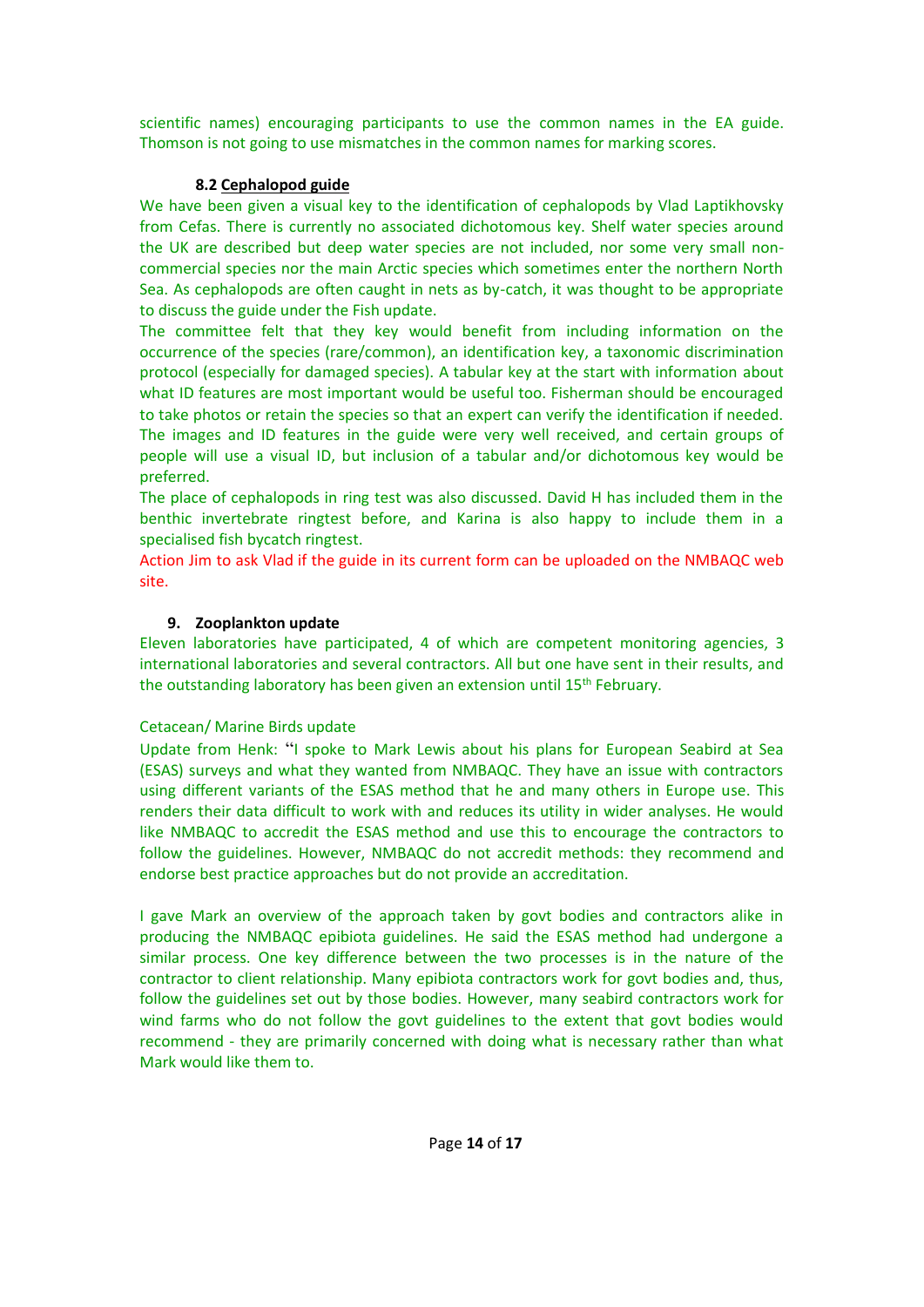I recommended Mark follow up his line of queries with Marine Scotland as they are the legislator and have the strongest say in 'who must do what' at sea. He wishes to integrate the ESAS guidelines with the NMBAQC but there is no pressing need at present. In time though i pointed out that having seabirds in NMBAQC remit would enrich the Scheme, as well as providing another 'tick' for the ESAS method."

Astrid mentioned the recently published report by ORCA 'The State of European Cetaceans' available online on: [http://www.orcaweb.org.uk/uploads/Our\\_Work/ORCA-](http://www.orcaweb.org.uk/uploads/Our_Work/ORCA-The_State_of_European_Cetaceans_(2006-2015).pdf)The State of European Cetaceans (2006-2015).pdf

It would be good if the NMBAQC web site could bring all the current protocols together for easy reference. Action Astrid to contact Mark about this.

#### **10. AOB**

#### *10.1 Merman enquiry*:

"In preparation for ensuring MERMAN biology data matches with ICES we have pulled all the biology data we have out of MERMAN and mapped them to WoRMS' aphiaID. We do not have the expertise or knowledge to be able to make calls on any ambiguous names or if the SPECI should be called one name over another. Nor indeed are we in a position to identify any names the WoRMS online function were unable to map. Please could you all have a look at the file attached and provide some feedback. If you order by number (smallest first) you should see the species that need further clarification.

Please note if you would prefer the aphiaID/"Scientific name" to be present over any aphiaID\_accepted/"Scientific\_Name\_accepted" population then please make this clear in the file. Equally any names that we do not receive any information that we require we will be in touch with the CMA in order to solve any possible issues in MERMAN arising from these data. ICES have confirmed that data should be accepted if the name or aphiaID are accepted in WoRMS. If you feel you require a species to be entered into WoRMS then we have several ways of doing this if you are unable to do this yourselves."

The committee was of the view that data was checked at time of submission and that any further checks should be carried out by Merman on an annual basis. The problem is likely that when WORMS says the entry is ambiguous, they may be unsure what to do. A disclaimer on the web site stating that all data needs to be checked against the WORMS standardised species list first could work in the short term. However, the committee felt the updating falls in the remit of Merman, who get paid to do this. Action Myles to call Merman and find out more, plus point them in the correct direction.

#### *10.2 Contractor query regarding problematic taxa*

"*Hi Grant,* 

- *Please find attached the latest version of our list of problem taxa. I would really appreciate it if you could ensure this is discussed by the NMBAQC committee. In summary:*
- *We have created this preliminary version of taxa with unresolved taxonomic issues with input from a few other laboratories, and the backing of many others. Although it is*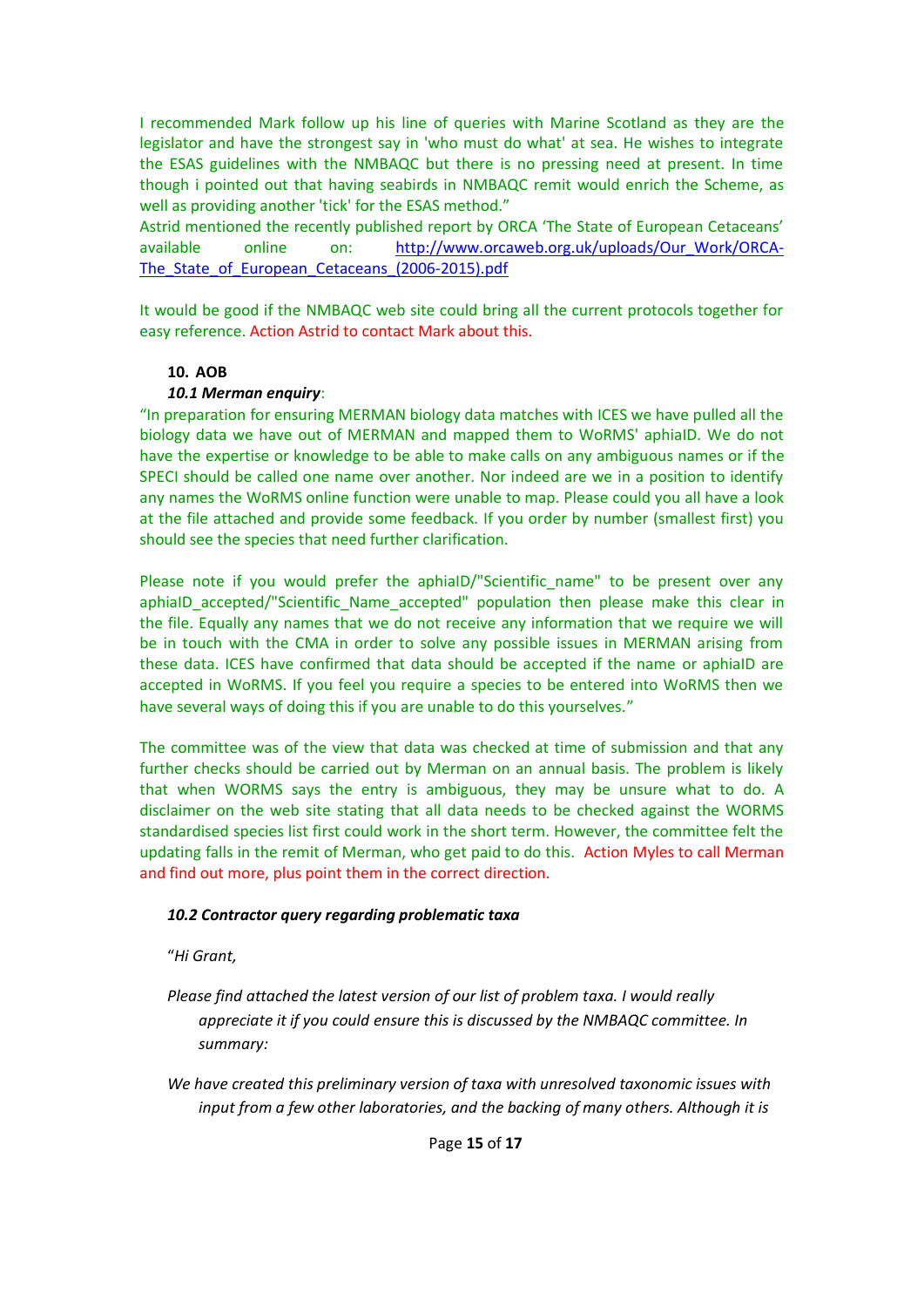*by no means complete, we have compiled the list in order to highlight the scale of the problem, which we believe should be addressed by the NMBAQC. We see this document as a starting point for reaching a consensus on how to ID these taxa so that all labs are applying a standard approach. The hope being that this will increase consistency in the data we produce and reduce time consuming debates over disputed identifications. We feel that this issue deserves much more attention than it is currently receiving. The ideal situation in our opinion would be to have regular meetings arranged by the NMBAQC in order for all labs to contribute to the development of a standardised approach to these problem taxa. "*

Some contractors have come up with their own list for some 20-30 taxa with unresolved taxonomic issues which they would like the NMBAQC to consider. Although the attached document looks good, it is not always taxonomically well thought out from a data consistency viewpoint. The NMBAQC committee has already started to take this in hand with proposals to start on a draft TDP (see below under Finance Section). The committee need to ensure the correct approach is taken to meet NMBAQC requirements and ensure consistency of data going forwards. Plus the process needs to be rolled out to a much bigger scale. The NMBAQC TDP document will be a living document, especially for more contentious taxon groups. Action Myles to draft a holding response to the query providing a summary of how we intend to take this forward.

## *10.3 Contractor query regarding duplicated audit effort for own samples*

One contractor raised an issue about availability of samples for audit in reference to the increasing requirements in some CMA contracts for 5% of samples to be externally audited. They were concerned about duplication of audit effort and mentioned that one of their projects was QA'ed twice, once for work they had done for a CMA laboratory and once for NMBAQC for their own OS-samples. The committee struggled to see the problem, and felt it was good communication from the contractor to auditors regarding sample selection for auditing should avoid any problem. The chances of duplicating audits of projects or specific samples are very low, and it is then down to the contractor to point out to NMBAQC where any samples have already been submitted for the 5% reanalysis QA for CMA requirements.

## **11. Finance Section**

Three proposals were put forward for funding through the scheme by MoR:

- 1. Lab Reference report I asked Dave to draft a full multi-participant Lab Ref report which would be circulated to all providing full information on range of Lab Ref material submitted and range of taxonomic issues arising. As this would be an extra cost to the current contract we need to agree to proceed with this (and ask participant permission to use their information which will be listed under the confidential code).
- 2. Problematic Invertebrate Taxa This would be part of the Taxonomic Discrimination Protocol. Dave has costed an "Identification policy difference review" document of problematic taxa arising as mismatches with APEM policy in Own Samples, Lab Refs, (and RTs). In view of recent issues raised by participants and the "problem taxa" list circulated by I believe it is important that we take a lead on this and issue an